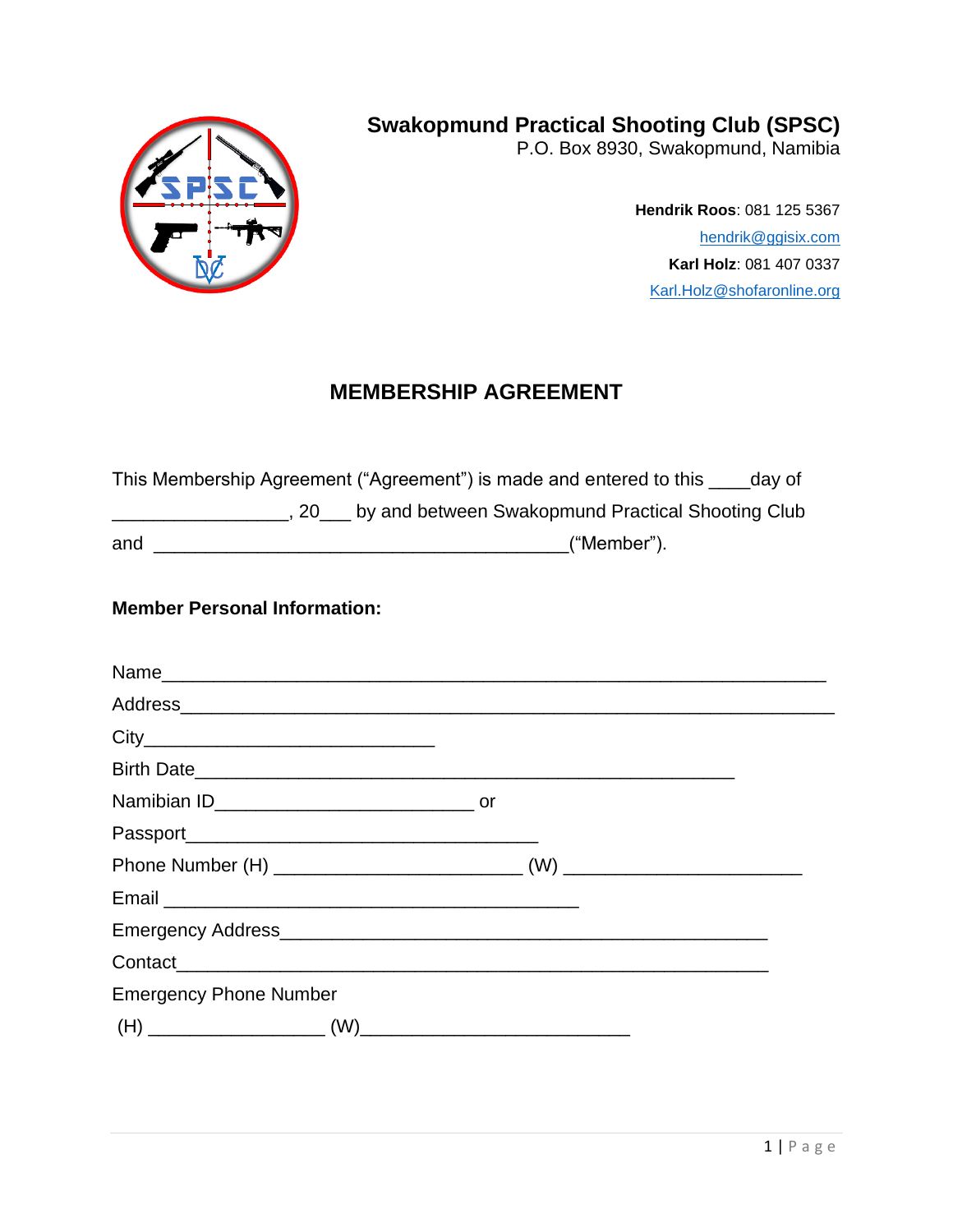Membership Term and Dues Membership Term

Beginning  $/$   $/$ 

The membership gets automatically renewed if not terminated in writing by the SPSC or the member at least 30 days before the 31. December of each year.

The membership dues will be set by the committee before the 15.December each year and will be communicated to all members by not later than 31. December each year. For 2018 the membership fees was set to:

| <b>Individual Membership</b> | - 700.00 N\$   |
|------------------------------|----------------|
| <b>Family Membership</b>     | $-1000.00$ N\$ |
| <b>Student Membership</b>    | $-300.00N$$    |
| <b>Pensioner Membership</b>  | $-300.00N$$    |

\* Family: A minimum of 2 people with 1st grade relationship (Married couple/children)

|  | ** Pensioner are defined as min. 65 years of age |  |  |
|--|--------------------------------------------------|--|--|
|  |                                                  |  |  |

Apply for: **Please tick the applicable box** 

| <b>Individual Membership</b> |                              |
|------------------------------|------------------------------|
| <b>Family Membership</b>     |                              |
| <b>Student Membership</b>    |                              |
| <b>Pensioner Membership</b>  |                              |
|                              | hereby confirm that I do not |
| have a criminal record.      |                              |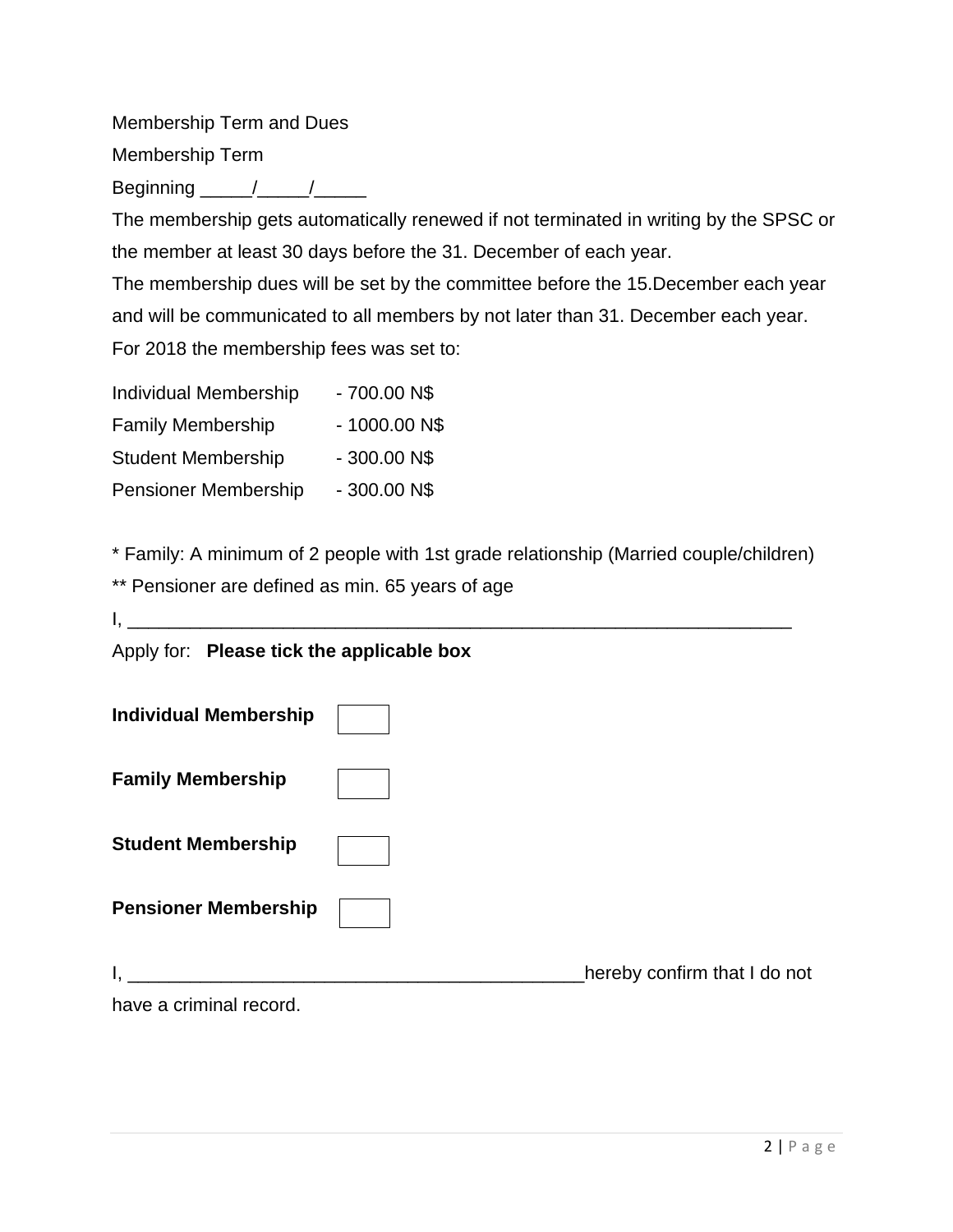## **Summary of Membership Policies**

1. Member, by executing this Agreement, does hereby join SPSC and such membership entitles Member to use all of the facilities owned by the SPSC located at Swakopmund.

2. Member agrees to comply with and abide by all the rules and regulations of the SPSC now in force or adopted in the future. Violations of such rules and regulations shall subject Member to termination of his/her membership in the SPSC.

3. Children under the age of 21 are not permitted to join or use the equipment unless supervised by a parent or guardian.

4. Member shall gain access to the SPSC during official opening hours.

5. A new shooter orientation course offered by the SPSC is mandatory for each new member before the use of the SPSC facilities.

6. All guests (i.e. non‐members) will be charged a daily guest fee of N\$75.00 for use of the SPSC which will be due and payable at the time of the visit. All guests will be subject to the rules and regulations of the SPSC. Right of admission is reserved! Members bringing a guest along are responsible for making the guest pay the daily guest fee.

7. Horseplay, vulgar language, abuse of the equipment or facility, gun handling and shooting while under the influence of alcohol or drugs or any other inappropriate behavior will not be tolerated. The SPSC reserves the right to determine "inappropriate behavior" and further reserves the right to restrict or deny access to the facility to anyone behaving in such a manner.

8. Any malicious damage to the SPSC's facility or equipment by either Member or his/her guest shall be the responsibility of and shall be paid for by Member.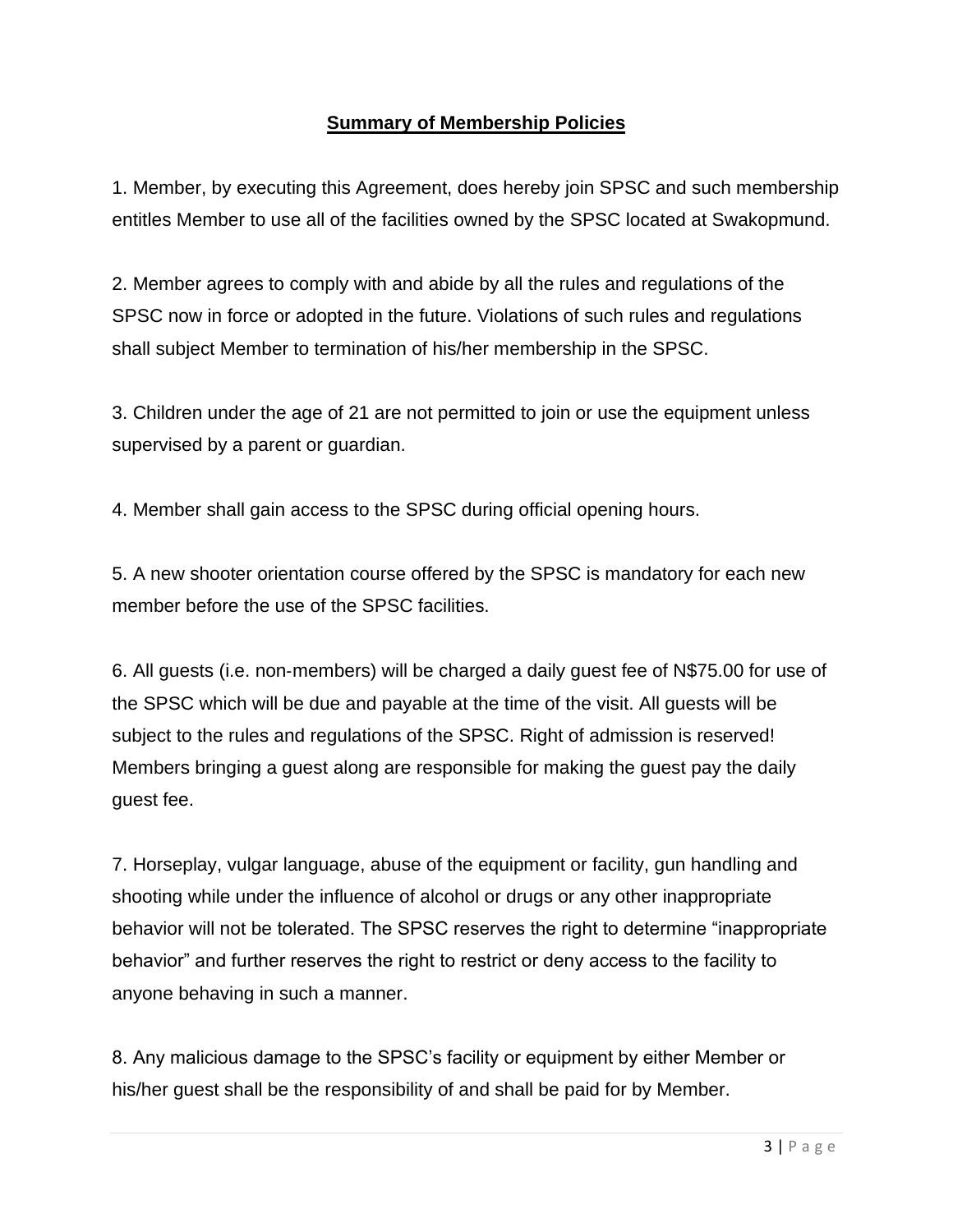9. Member agrees that the SPSC will not be responsible for any loss, damage or theft of the personal properties belonging to Member.

10. Unless approved in writing by the SPSC, the facilities and the equipment of the SPSC may not be used for private instruction or personal training.

11. The SPSC reserves the right to modify the policies contained in this Agreement without prior notice to members.

Reasonable rules and regulations may be posted at the SPSC from time to time and Member shall be subject to strict compliance therewith.

## 12. Assumption of Risk/Release of Liability

Member completely understands and acknowledges that the risk of injury from using the SPSC's facilities and equipment and the shooting sport in general is significant, including the potential for permanent paralysis and death. Member knowingly and freely assumes all such risks, both known and unknown. Member acknowledges that the SPSC is an unsupervised facility and he/she assumes all risks associated with using exercise equipment alone without the aid and presence of staff on the premises. Member hereby releases, indemnifies and holds harmless the SPSC, its respective owners, officers, affiliates, agents, employees, representatives, successors and assigns with respect to any and all injury, disability, death or damage to person or property resulting from Member's participation in any activities or his/her use of the property of the SPSC or arising out of his/her participation in any activity at the SPSC.

### 13. Termination of Agreement

Termination. The SPSC reserves the right to terminate any membership or privilege hereunder of any Member for failure to comply with the rules and regulations adopted by the SPSC or for any conduct the SPSC determines to be improper or in any way contrary to the best interest of the SPSC and its membership. The membership may be terminated by notification in writing to the last known address shown on the records of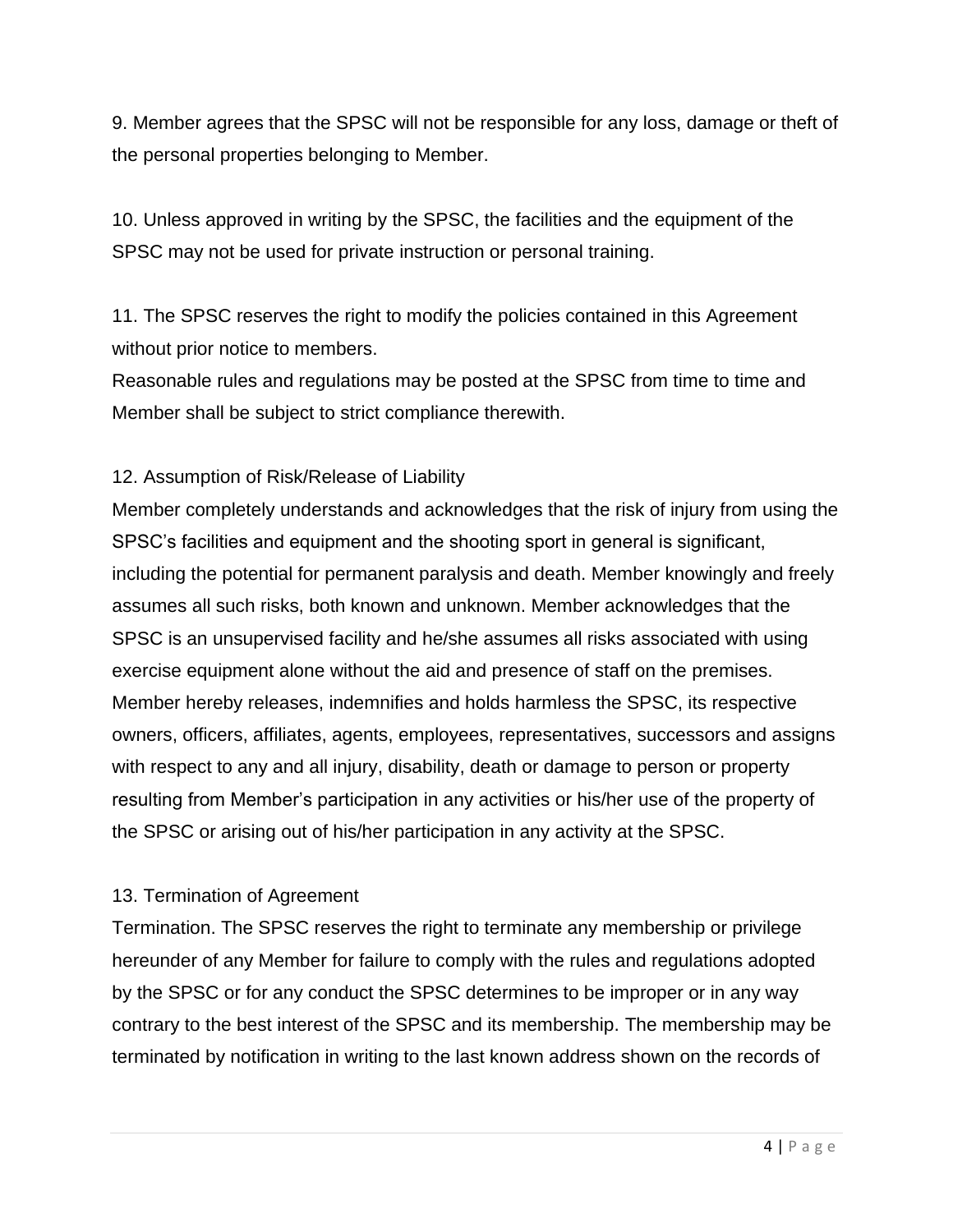the SPSC for the Member being terminated. A terminated Member will remain liable for all dues and other indebtedness incurred prior to receipt of the written notification.

14. Additional Terms and Conditions

The policy of the SPSC is to accept application for membership from any individual of good character without regard to race, creed, color, sex, sexual orientation or national origin.

Member agrees to notify the SPSC within a reasonable period of time of any change to his/her mailing address / email address.

Membership in the SPSC does not confer upon Member an interest in the property assets of the SPSC or any right to participate in the management or operation of the SPSC, financially or otherwise.

Member agrees that he/she will not use the facilities with any medical condition that poses a direct threat to the health or safety of Member or others and agrees that he/she will use the facilities in accordance with all applicable health requirements.

Member acknowledges that the SPSC may be closed for various emergency situations.

The SPSC reserves the right to determine whether or not the facility will be open or closed in order to protect the safety of all persons using the SPSC.

If any part of this Agreement is found to be invalid or unenforceable, the remainder of this Agreement shall remain valid and enforceable.

15. Should this Agreement be placed in the hands of an attorney for the violation of any provision contained herein, the parties agree that the SPSC shall be entitled to recover all costs and expenses resulting therefrom, including a reasonable amount as attorney fees.

16. The parties agree that the whole agreement and understanding between the parties relating to the subject matter hereof is contained in this Agreement and shall supersede any prior understandings, arrangements, commitments or undertakings of the parties, whether written or oral, expressed or implied.